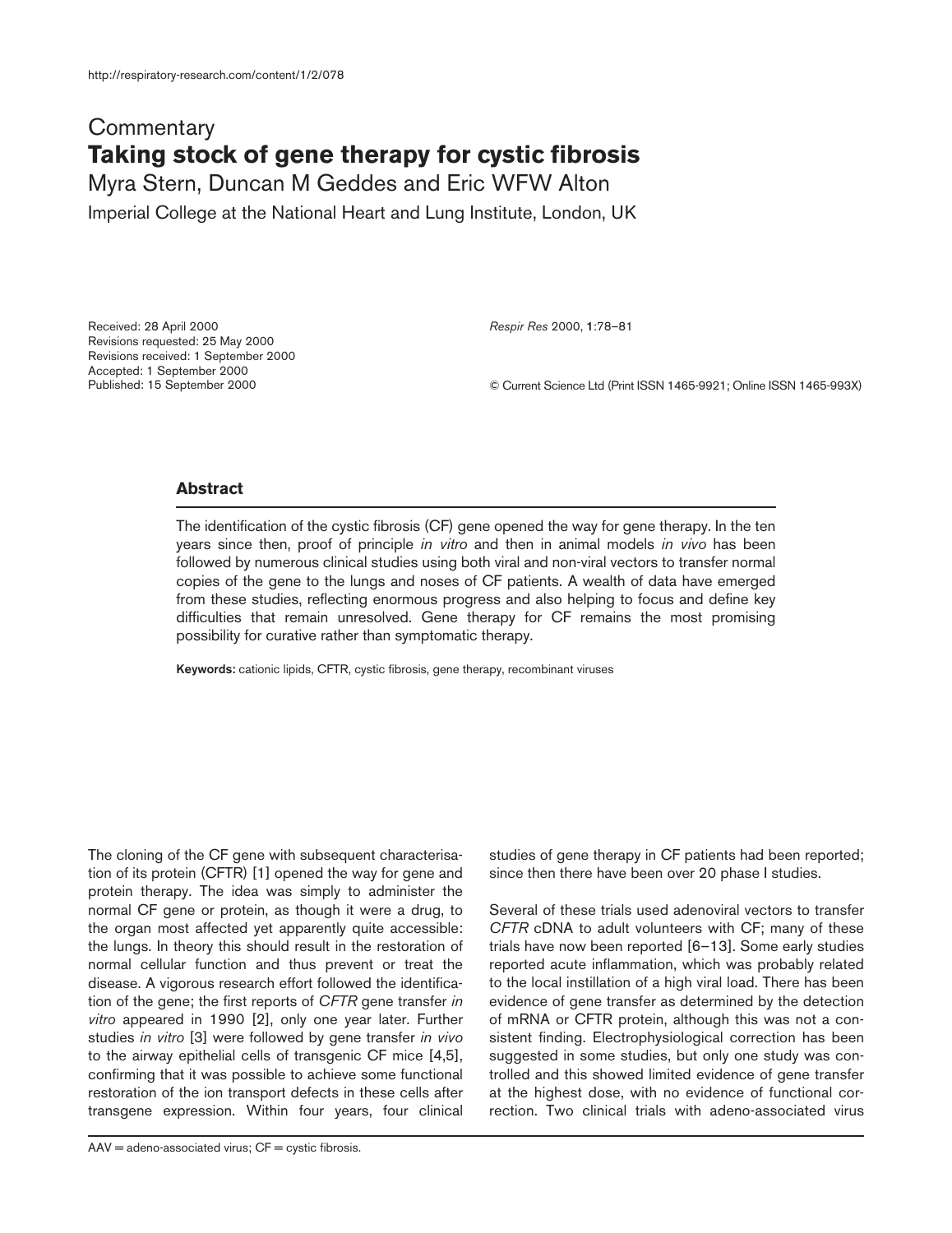(AAV) as the gene transfer agent have also been reported [14,15]. No significant side effects have been observed and some evidence of correction of the chloride defect has been suggested.

Liposome–plasmid complexes have been tested in several clinical trials [16–21]. Of these, five were double-blind placebo-controlled studies. Three trials with a similar design showed a partial correction of the chloride transport defect in the nose [16–18]. In a further study, complexes were delivered to the lungs by nebulisation [20] with an approximate 20% restoration of chloride transport towards normal values. Administration was associated with a transient febrile reaction that did not occur in the control group, who received only the lipid; this reaction might have been attributable to the bacterial origin of the DNA [22]. None of these studies showed any correction of the sodium defect, and vector-specific mRNA was only inconsistently found.

A wealth of data have emerged from all of these studies, reflecting enormous progress but also helping to focus on the key difficulties. The principal issue is to improve the efficiency of gene transfer, but questions relating to the level of efficiency needed and the target cell population also need addressing. The key problem of efficiency can be considered in terms of either improving vectors or overcoming biological barriers. An intrinsic function of the lining epithelium of the airways is to prevent penetration by foreign materials and invading organisms. Thus, a complex series of epithelial barriers, including a mucous layer that inhibits gene transfer [23], a glycocalyx, an apical cell membrane and tight junctions between the cells, conspire to keep out intraluminally delivered materials, including both viral and non-viral vectors. This problem is compounded in CF by the presence of thick, infected sputum, also known to inhibit gene transfer [24], and plugging of the small airways with mucus. The use of adjunctive mucolytic agents or the abrogation of tight junction barrier function either with detergents or with antibodies against intrinsic tight junction components, are just two novel strategies being investigated to overcome these barriers.

In addition, much effort is being devoted to the modification of vectors. For adenovirus, AAV and other viruses, the appropriate receptors are largely confined to the basolateral cell membrane. Thus, attempts are now being made to adapt viral entry by using apically sited receptors such as the UTP-binding P2Y2 receptor. Novel viruses are increasingly being investigated, and cationic liposomes and polymers are increasingly being coupled to peptides, sugars and viral particles to try to increase gene transfer efficiency. The vexing question of how much effective gene delivery and expression is required to achieve clinical benefit remains unresolved, but the level is likely to be low. If gene transfer is achieved in only a certain proportion of cells within the airway epithelium, then studies suggest that 6–10% of cells need to be corrected to reverse the chloride defect and 100% for the sodium defect [25,26]. If, in contrast, delivery occurs to every cell, then levels of approximately 5% of normal CFTR mRNA can correct the chloride defect and reverse the intestinal pathology in CF mice [27]. These goals have not yet been reached but the relatively low levels that might be needed are encouraging.

CF affects the conducting airways rather than the alveoli. These include both the larger bronchial regions lined by a pseudostratified columnar epithelium and containing numerous submucosal glands, and the small bronchiolar regions lined by a simple columnar epithelium devoid of glands. A central question for CF gene therapy is which cell type and which region (large or small airways) to target. Although ciliated superficial epithelium is abundant and displays the ion transport defects in patients with CF, the submucosal glands are the cells expressing the highest CFTR levels in the lung and might well need to be targeted for clinical benefit. This raises considerations of delivery, because topical application is unlikely to reach these cells. Further, most results suggest that small airways are both the initial and the major site of disease in CF. Again, the effective delivery of cDNA to these areas is difficult with present nebuliser technology and remains an important strategic issue.

A final important issue relates to repeated application. All of the current vectors are likely to produce episomal gene transfer, and the current duration of expression after a single application is measurable in weeks. This does not matter as long as multiple applications are feasible. In this regard, cationic liposomes seem to have an important advantage, with a third application having been shown to be as effective as the first in a recent trial of multiple applications of liposome-mediated gene therapy to the nasal epithelium of CF patients [28]. The repeated administration of viral vectors results in the production of neutralising antibodies that limit reapplication efficiency, and considerable effort is being expended to reduce this problem.

Gene therapy will probably prove to be most beneficial if given very early, before the onset of established infection or inflammation in the lungs. Thus, questions about the execution and design of trials in the paediatric population are likely to become the focus of new efforts [29]. The rigorous measurement of gene transfer efficiency *in vivo* and the development of markers – both real and surrogate – of clinical benefit also remain important challenges.

In conclusion, *CFTR* gene therapy has proved to be safe so far and has produced a proof of principle with respect to CFTR function in the target organ in humans, an encouraging position in a young field. Nevertheless, it is not yet a clinically effective treatment for CF lung disease.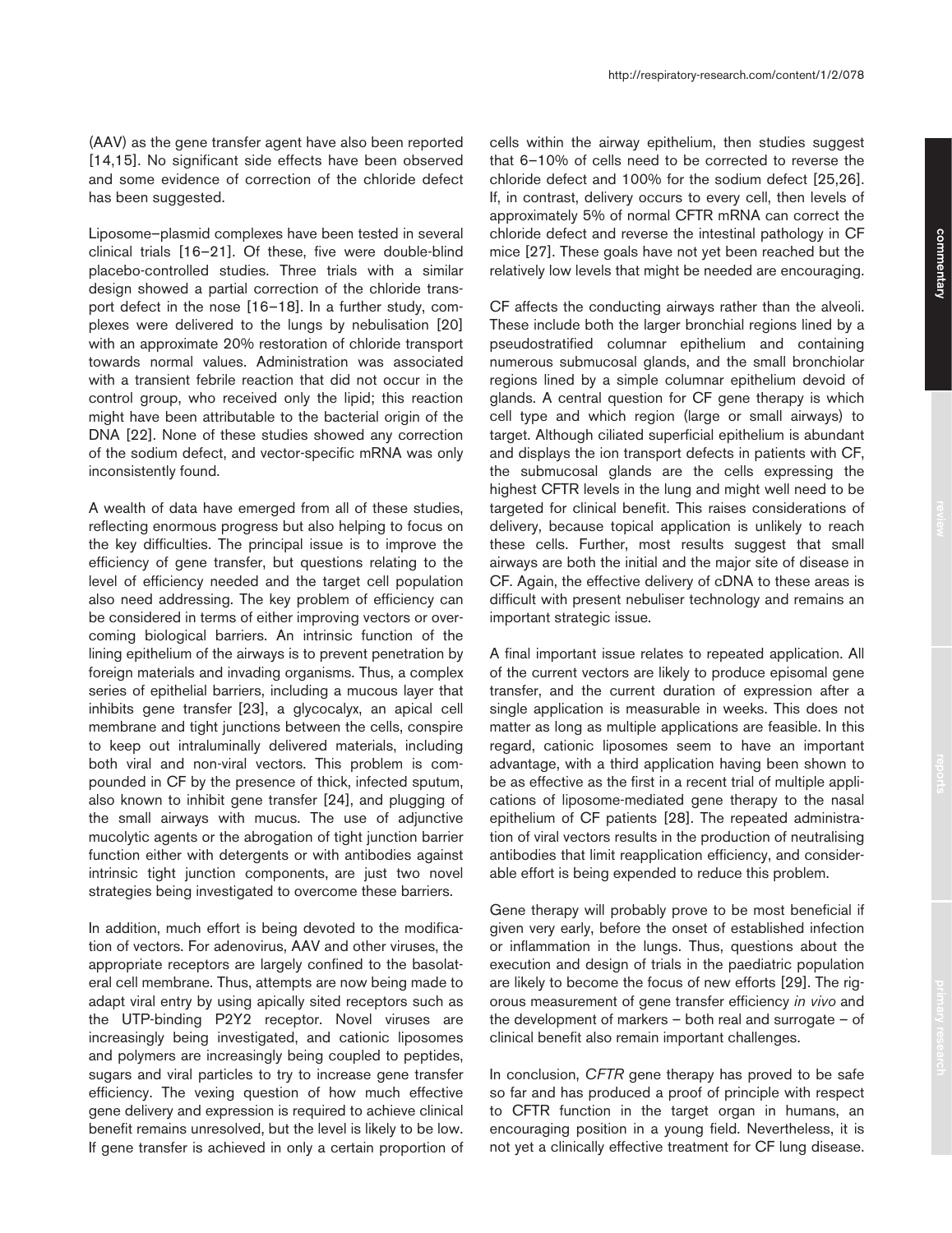The inevitable pessimism that follows unrealistic expectations of a rapid cure has dogged the recent media view of gene therapy. Gene therapy is clearly at the typical stage of new drug development where considerable and unglamorous effort needs to be expended to move from proof of principle to clinical product. Encouraging progress in gene therapy can clearly be found both within the CF field and in parallel areas. Thus, a clinical study of intramuscular injection of an AAV vector expressing factor IX in adults with severe haemophilia B [30] demonstrated prolonged expression of the protein and positive changes in clinical endpoints, including circulating levels of factor IX and the frequency of infusion of factor IX protein. The questions that remain to be answered for successful CF gene therapy have now been clearly defined, and gene therapy for CF remains the most promising possibility for curative rather than symptomatic therapy.

## **References**

- 1. Riordan JR, Rommens JM, Kerem B, Alon N, Rozmahel R, Grzelczak Z, Zielenski J, Lok S, Plavsic N, Chou JL, Drumm ML, Iannuzzi MC, Collins FS, Tsui LC: **Identification of the cystic fibrosis gene: cloning and characterization of complementary DNA.** *Science* 1989, **245**:1066– 1073.
- 2. Drumm ML, Pope HA, Cliff WH, Rommens JM, Marvin SA, Tsui LC, Collins FS, Frizzell RA, Wilson JM: **Correction of the CF defect** *in vitro* **by retrovirus-mediated gene transfer.** *Cell* 1990, **62**:1227–1233.
- 3. Rich DP, Anderson MP, Gregory RJ, Cheng SH, Paul S, Jefferson DM, McCann JD, Klinger KW, Smith AE, Welsh MJ: **Expression of cystic fibrosis transmembrane conductance regulator corrects defective chloride channel regulation in cystic fibrosis airway epithelial cells.** *Nature* 1990, **347**:358–363.
- 4. Hyde SC, Gill DR, Higgins CF, Trezise AE, MacVinish LJ, Cuthbert AW, Ratcliff R, Evans MJ, Colledge WH: **Correction of the ion transport defect in cystic fibrosis transgenic mice by gene therapy.** *Nature* 1993, **362**:250–255.
- Alton EWFW, Middleton PG, Caplen NJ, Smith SN, Steel DM, Munkonge FM, Jeffery PK, Geddes DM, Hart SL, Williamson R, Fasold KI, Miller AD, Dickinson P, Stevenson BJ, McLachlan G, Dorin JR, Porteous DJ: **Noninvasive liposome-mediated gene delivery can correct the ion transport defect in cystic fibrosis mice.** *Nat Genet* 1993, **5**:135–142.
- 6. Zabner J, Couture RA, Gregory RJ, Graham SM, Smith AE, Welsh MJ: **Adenovirus-mediated gene transfer transiently corrects the chloride transport defect in nasal epithelia of patients with cystic fibrosis.** *Cell* 1993, **75**:207–216.
- 7. Crystal RG, McElvaney NG, Rosenfeld MA, Chu CS, Mastrangeli A, Hay JG, Brody SL, Jaffe HA, Eissa NT, Danel C: **Administration of an adenovirus containing the human CFTR cDNA to the respiratory tract of individuals with cystic fibrosis.** *Nat Genet* 1994, **8**:42–51.
- 8. Knowles MR, Hohneker KW, Zhou Z, Olsen JC, Noah TL, Hu PC, Leigh MW, Engelhardt JF, Edwards LJ, Jones KR, Grossman M, Wilson JM: **A controlled study of adenoviral-vector-mediated gene transfer in the nasal epithelium of patients with cystic fibrosis.** *N Engl J Med* 1995, **333**:823–831.
- Zabner J, Ramsey BW, Meeker DP, Aitken ML, Balfour RP, Gibson RL, Launspach J, Moscicki RA, Richards SM, Standaert TA, Williams-Warren J, Wadsworth SC, Smith AE, Welsh MJ: **Repeat administration of an adenovirus vector encoding cystic fibrosis transmemebrane conductance regulator to the nasal epithelium of patients with cystic fibrosis.** *J Clin Invest* 1996, **97**:1504–1511.
- 10. Bellon G, Michel-Calemard L, Thouvenot D, Jagneaux V, Poitevin F, Malcus C, Accart N, Layani MP, Aymard M, Bernon H, Bienvenu J, Courtney M, Doring G, Gilly B, Gilly R, Lamy D, Levrey H, Morel Y, Paulin C, Perraud F, Rodillon L, Sene C, So S, Touraine-Moulin F, Pavirani A: **Aerosol administration of a recombinant adenovirus expressing CFTR to cystic fibrosis patients: a phase I clinical trial.** *Hum Gene Ther* 1997, **1**:15–25.
- 11. Harvey BG, Leopold PL, Hackett NR, Grasso TM, Williams PM, Tucker AL, Kaner RJ, Ferris B, Gonda I, Sweeney TD, Ramalingam R, Kovesdi I, Shak S, Crystal RG: **Airway epithelial CFTR mRNA expression in**

**cystic fibrosis patients after repetitive administration of a recombinant adenovirus.** *J Clin Invest* 1999, **4**:1245–1255.

- 12. Zuckerman JB, Robinson CB, McCoy KS, Shell R, Sferra TJ, Chirmule N, Magosin SA, Propert KJ, Brown-Parr EC, Hughes JV, Tazelaar J, Baker C, Goldman MJ, Wilson JM: **A phase I study of adenovirusmediated transfer of the human cystic fibrosis transmembrane conductance regulator gene to a lung segment of individuals with cystic fibrosis.** *Hum Gene Ther* 1999, **18**:2973–2985.
- 13. Bellon G, Fau C, Michel L, Thouvenot D, Rodillon L, Bienvenue J, Malcus C, Levery H, Squiban P, Pavirani A: **CFTR gene transfer by repeated administration of recombinant adenovirus to the nasal mucosa of cystic fibrosis patients.** *Paediatr Pulmonol Suppl* 1999, **9**:210.
- 14. Wagner JA, Reynolds T, Moran ML, Moss RB, Wine JJ, Flotte TR, Gardner P: **Efficient and persistent gene transfer of AAV-CFTR in the maxillary.** *Lancet* 1998, **651**:1702–1703.
- 15. Wagner JA, Messner AH, Moran ML, Guggino WB, Flotte TR, Wine JJ, Carter BJ, Batson EP, Moss RB, Gardner P: **A phase II double-blind randomised controlled clinical trial of tgAVCF using maxillary sinus delivery in CF patients with antrostomies.** *Paediatr Pulmonol Suppl* 1999, **19**:209.
- 16. Caplen NJ, Alton EW, Middleton PG, Dorin JR, Stevenson BJ, Gao X, Durham SR, Jeffery PK, Hodson ME, Coutelle C, Huang L, Porteous DJ, Williamson R, Geddes DM: **Liposome mediated CFTR gene transfer to the nasal epithelium of patients with cystic fibrosis.** *Nat Med* 1995, **1**:39–46.
- 17. Gill DR, Southern KW, Mofford KA, Seddon T, Huang L, Sorgi F, Thomson A, MacVinish LJ, Ratcliff R, Bilton D, Lane DJ, Littlewood JM, Webb AK, Middleton PG, Colledge WH, Cuthbert AW, Evans MJ, Higgins CF, Hyde SC: **A placebo controlled study of liposomemediated gene transfer to the nasal epithelium of patients with cystic fibrosis.** *Gene Ther* 1997, **4**:199–209.
- 18. Porteous DJ, Dorin JR, McLachlan G, Davidson-Smith H, Davidson H, Stevenson BJ, Carothers AD, Wallace WA, Moralee S, Hoenes C, Kallmeyer G, Michaelis U, Naujoks K, Ho LP, Samways JM, Imrie M, Greening AP, Innes JA: **Evidence for safety and efficacy of DOTAP cationic liposome-mediated CFTR gene transfer to the nasal epithelium of patients with cystic fibrosis.** *Gene Ther* 1997, **4**: 210–218.
- 19. Zabner J, Cheng SH, Meeker D, Launspach J, Balfour R, Perricone MA, Morris JE, Marshall J, Fasbender A, Smith AE, Welsh MJ: **Comparison of DNA–lipid complexes and DNA alone for gene transfer to cystic fibrosis airway epithelium in vivo.** *J Clin Invest* 1997, **100**: 1529–1537.
- 20. Alton EW, Stern M, Farley R, Jaffe A, Chadwick SL, Phillips J, Davies J, Smith SN, Browning J, Davies MG, Hodson ME, Durham SR, Li D, Jeffery PK, Scallan M, Balfour R, Eastman SJ, Cheng SH, Smith AE, Meeker D, Geddes DM: **Cationic lipid-mediated CFTR gene transfer to the lungs and nose of patients with cystic fibrosis: a doubleblind placebo-controlled trial.** *Lancet* 1999, **353**:947–954.
- 21. Noone PG, Hohneker KW, Zhou Z, Johnson LG, Foy C, Gipson C, Jones K, Noah TL, Leigh MW, Schwartzbach C, Efthimiou J, Pearlman R, Boucher RC, Knowles MR: **Safety and efficacy of a lipid–CFTR complex for gene transfer in the nasal epithelium of adult patients with cystic fibrosis.** *Mol Ther* 2000, **1**:105–114.
- 22. Schwartz DA, Quinn TJ, Thorne PS, Sayeed S, Yi AK, Krieg AM: **CpG motifs in bacterial DNA cause inflammation in the lower respiratory tract.** *J Clin Invest* 1997, **100**:68–73.
- 23. Kitson C, Angel B, Judd D, Rothery S, Severs NJ, Dewar A, Huang L, Wadsworth SC, Cheng SH, Geddes DM, Alton EW: **The extra- and intracellular barriers to lipid and adenovirus-mediated pulmonary gene transfer in native sheep airway epithelium.** *Gene Ther* 1999, **6**:534–546.
- 24. Stern M, Caplen NJ, Browning JE, Griesenbach U, Sorgi F, Huang L, Gruenert DC, Marriot C, Crystal RG, Geddes DM, Alton EW: **The effect of mucolytic agents on gene transfer across a CF sputum barrier in vitro.** *Gene Ther* 1998, **5**:91–98.
- 25. Johnson LG, Olsen JC, Sarkadi B, Moore KL, Swanstrom R, Boucher RC: **Efficiency of gene transfer for restoration of normal airway epithelial function in cystic fibrosis.** *Nat Genet* 1992, **2**:21–25.
- 26. Johnson LG, Boyles SE, Wilson J, Boucher RC: **Normalisation of raised sodium absorption and raised calcium-mediated chloride secretion by adenovirus-mediated expression of cystic fibrosis transmembrane conductance regulator in primary human cystic fibrosis airway epithelial cells.** *J Clin Invest* 1995, **95**:1377–1382.
- 27. Dorin JR, Farley R, Webb S, Smith SN, Farini E, Delaney SJ, Wainwright BJ, Alton EW, Porteous DJ: **A demonstration using mouse**